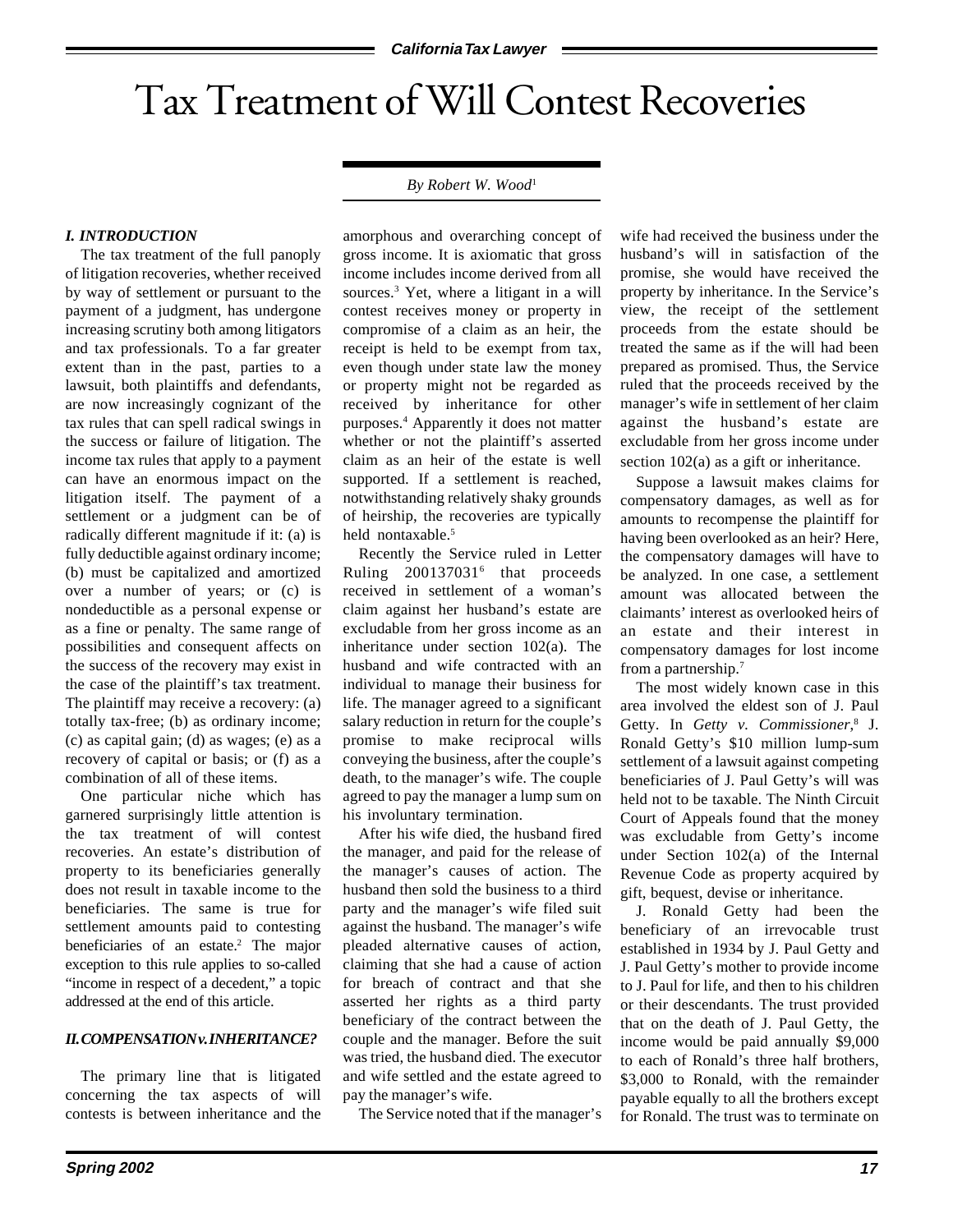the death of J. Paul Getty's last surviving son, the corpus to be divided equally among all the grandchildren (including Ronald's children).

J. Paul's mother apparently attempted to remedy the disparity, and J. Paul assured Ronald that the inequality would be eliminated. However, he died in 1976 without amending the terms of the trust. Ronald was named as one of the three executor's of the will and collected almost \$4 million in fees. The will also awarded him 2,000 shares of Getty Oil stock (worth more than \$300,000), plus a life interest in a home in Italy. The other brothers received nominal bequests, and none received any stock. The remainder of the estate went to the Getty Museum. At the time of J. Paul Getty's death, the assets of the trust were valued at \$1.3 billion, which was distributed to the beneficiaries. Ronald received \$3,000 from the trust.

Ronald filed suit in 1979 against the Getty Museum, seeking an amount equal to the amount he and his children would have received from the trust between the time of J. Paul Getty's death and the termination of the trust had he carried out his promise. In 1980, the trustees of the Museum entered into a settlement agreement under which Ronald would receive \$10 million in exchange for dropping the suit. Ronald did not report the \$10 million on his 1980 tax return.

When the IRS assessed a deficiency, Ronald argued that the money was excludable under Section 102(a) as property acquired by gift, bequest, devise or inheritance. The IRS, on the other hand, contended that Ronald's claim was for income from property and was consequently not excludable.<sup>9</sup> The IRS noted that Ronald had alleged that J. Paul promised to provide income to Ronald in his will equal to the income of the other children received from the trust. The Tax Court agreed with this approach, upholding the IRS' assessment of a deficiency.

The Ninth Circuit reversed, however, holding that the settlement money qualified for exclusion. The Ninth Circuit viewed Ronald's claim broadly, finding the complaint could be viewed as a claim for assets from J. Paul Getty's estate in an amount equal to the amount received by the other children. The Ninth Circuit indicated that the proceeds of the settlement did not need to be clearly classifiable as either property or income from property, and thus rejected a rigid approach based upon such classifications. Indeed, the Ninth Circuit stated that it was not necessary for Ronald to establish that J. Paul would have fulfilled his promise with a bequest of property. The fact that J. Paul Getty probably would have made a property bequest to satisfy the claims was sufficient to allow Ronald to exclude the \$10 million from his gross income under Section 102(a).

In *Arthur Donn Vincent v. Commissioner*, 10 the Tax Court considered the appropriate tax treatment of a settlement received in connection with a disputed gift. Vincent's father and stepmother had received title to real property as joint tenants in 1968. In 1978, Vincent's father executed a grant deed purporting to deed the property to Vincent. The deed was signed by Vincent's father and notarized, and was recorded in 1980.

Vincent's father died in 1980, and shortly thereafter, Vincent's stepmother filed a complaint against Vincent to set aside the 1978 deed. Vincent filed a cross-complaint against his stepmother, alleging that he had acquired an undivided half-interest in the property pursuant to the 1978 deed. In 1983 this suit was settled, with Vincent's stepmother agreeing to pay Vincent \$390,000. The settlement agreement stated that the 1978 deed was null and void, and specified that the payment to Vincent was in lieu of any inherited interest in the property. The agreement provided that Vincent's stepmother would pay all federal estate and gift taxes as well as California inheritance and gift taxes. As of the date of death of Vincent's father, the property in dispute was appraised at \$1,275,000.

Although Vincent received the \$390,000 in 1983, he did not include the amount in his 1983 income tax return. The IRS asserted a deficiency, arguing that the entire recovery was includable as ordinary income received as a nuisance

settlement of an unrecognized claim to property. In Tax Court, Vincent argued that the amount was excludable under Section 102 as a payment in lieu of a gift or inheritance.

The Tax Court agreed with this notion, holding that the settlement represented property acquired by gift or inheritance. The court referred to the origin of the claims doctrine, noting that here the origin and character of the litigation arose out of a dispute as to the validity of a gratuitous transfer of property to Vincent from his father. Interestingly, the court in *Vincent* specifically referred to the language of the settlement agreement in reaching its conclusion. The court noted that the settlement agreement stated the payment was "in lieu and instead of any inherited interest." This suggests that language in the settlement agreement will be accorded some level of respect by the courts.

In *Huntington Estate v. Commissioner*, 11 a payment made in settlement of a suit brought by the stepsons of a decedent to enforce an alleged agreement between the decedent and her husband to execute reciprocal wills was held not to be a deductible claim against the estate. The estate was not able to deduct the payment because mere donative intent was not adequate consideration for purposes of the deduction. The fact that the agreement to make the wills was enforceable under applicable state law was irrelevant. The court held that the settlement was, in effect, a payment in the nature of an inheritance rather than a claim against the estate.<sup>12</sup> The problem of gift tax liability is well illustrated by Letter Ruling 9304015. There, a Rhode Island resident under a legal guardianship died without a will. He had executed a will in 1941, and then another one in 1982, amending that will in both 1984 and 1986. In 1986, the guardian petitioned the court for authorization to make annual \$10,000 gifts to various family members. The ward's daughter objected on the grounds that she or her issue were the presumptive legatees and should inherit the bulk of the estate.

To avoid litigation and to allow the gift program to go forward, a settlement was reached and approved by the court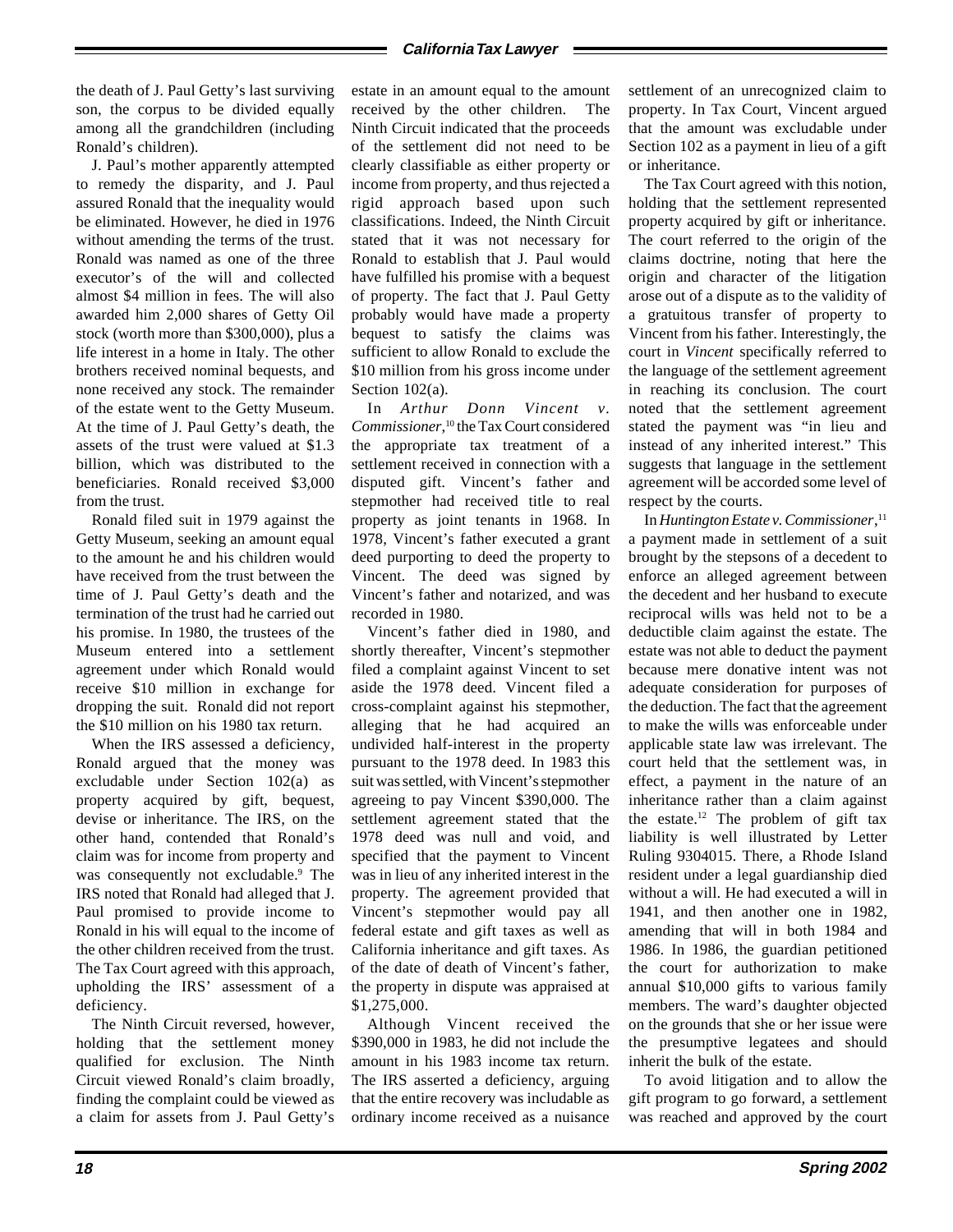### **California Tax Lawyer**

under which a \$750,000 trust was established for the daughter and her family. The family disclaimed any other interest. The IRS ruled that the settlement was a gratuitous transfer subject to the gift tax. According to the IRS, the family only had a tenuous right in the decedent's estate under the 1941 will. Of course, because the transfer was considered a gift subject to gift tax, the IRS also ruled that it did not constitute income to the recipients.

In *Nancy C. Roberts v. Commissioner*, 13 a woman caring for an aging man was promised a substantial sum upon his death. She sued for breach of contract, and after her death, her executors settled the suit for \$50,000. The IRS determined that the settlement was taxable income to the now-deceased woman. The executor of her estate argued in Tax Court that the \$50,000 was received as a bequest or inheritance. The Tax Court agreed, noting that the woman's primary claim against the estate was for breach of contract with respect to a will.

Finally, in *M. Bennett Marcus, et ux. v. Commissioner*, 14 the Tax Court held that part of the net proceeds from the sale of property received by a woman was received by her in lieu of an inheritance and in settlement of claims against her stepfather's estate. Accordingly, the Tax Court held this amount to be excludable from her gross income. There were somewhat complicated facts in the case, with the taxpayer entering into an agreement with her sisters in respect of some items. Ultimately, however, the Tax Court was able to point to the IRS since the IRS had actually admitted in its pleadings that the sisters had agreed to pay the taxpayer from the net proceeds as a substitute for a bequest of property. Thus, the language of the agreement between the sisters was given significant weight, even if it was not considered controlling.

# *III. WHEN WILL CONTEST RECOVERIES ARE TAXABLE*

Although the general rule is that a compromise of a will contest will result in nontaxable recovery, there have been some circumstances in which this rule

has not been applied. In *Edwards v. Commissioner*, 15 a widow compromised her claim against her husband's estate based upon a widow statute in exchange for a promise of monthly payments. The payments were from the income of an irrevocable *inter vivos* spendthrift trust which had been set up by her husband. The court held that the monthly payments were taxable to the widow because the primary responsibility for payments came from trust income.

In a similar case, *Harrison v. Commissioner*, 16 a widow settled her claim with a residuary legatee, an educational institution. The educational institution paid her \$100,000 plus \$21,000 in interest. Although the \$100,000 was held nontaxable, the interest was held taxable either as distributions in lieu of income from the trust, or as interest.

Another interesting case litigating the line between taxable income and excludable will contest settlement proceeds is *Quigley v. Commissioner*. 17In that case, the taxpayer threatened to contest the will, but dropped the threat upon reaching an agreement under which the taxpayer's brothers would pay an amount out of the annual net income of their trusts. Despite the income nature of the payment, the court held that the claim was based upon the taxpayer's right as an heir. The court did require that the taxpayer show the value of the right she surrendered in order to receive the settlement, in effect requiring a showing that she did not realize a taxable gain.

In *C. Anson Garrett v. Commissioner*, 18 the Tax Court considered a determination by the IRS that an individual had received income on a settlement with a trustee. The facts surrounding the creation of the trust are somewhat complicated. A family trust was established in which the taxpayer, Anson Garrett, had an interest. However, the taxpayer was indebted to his mother's estate (the mother had established the trust) in an amount in excess of his share of the estimated residuary estate. Consequently, the taxpayer requested that his share of the residuary estate be applied against this obligation, and that the trustee loan him funds necessary to pay the remainder of

the obligation. The taxpayer and the bank/trustee reached an agreement which provided that the bank/trustee would be paid out of the taxpayer's interest in income from the trust. When one of the principal trust assets became worthless, the taxpayer sued the bank for mismanaging the trust's assets. Eventually, the taxpayer and various other family members settled with the bank. The bank agreed to pay the taxpayer and his children a cash lump sum, to release its interest in an insurance policy on the taxpayer's life, to dismiss its counterclaim against the taxpayer for the unpaid balance of the loan from the trust, and to pay all death or estate taxes relating to the taxpayer's mother.

On his 1988 individual income tax return, the taxpayer did not allocate any portion of the net proceeds he claimed he received from the sale of his income interest in the trust for the settlement of his lawsuits against the bank. The IRS determined that the taxpayer received gross income in the form of settlement proceeds and forgiveness of indebtedness income (stemming from the loan from the trust). The taxpayer and the IRS argued about whether the taxpayer had realized gain in excess of his basis from the sale of his beneficial interest in the trust. The taxpayer also argued that any gain he may have realized was excludable under Section 102(a) as having been received in lieu of inheritance, or under Section 104(a)(2) on account of personal injury. He also argued that he did not receive any discharge of indebtedness income.

The Tax Court held that the taxpayer had to recognize gain on a relinquishment of his beneficial interest in the trust in the settlement with the bank. The Court also held that the taxpayer need not include in gross income as a transferee a share of the estate tax assumed by the bank in the settlement. However, the court rejected Garrett's attempt to exclude his gain under Section 102, concluding that he had received the amounts at issue in settlement of a contract claim against the bank rather than in lieu of inheritance. Likewise, the court found no support for Garrett's contention that he received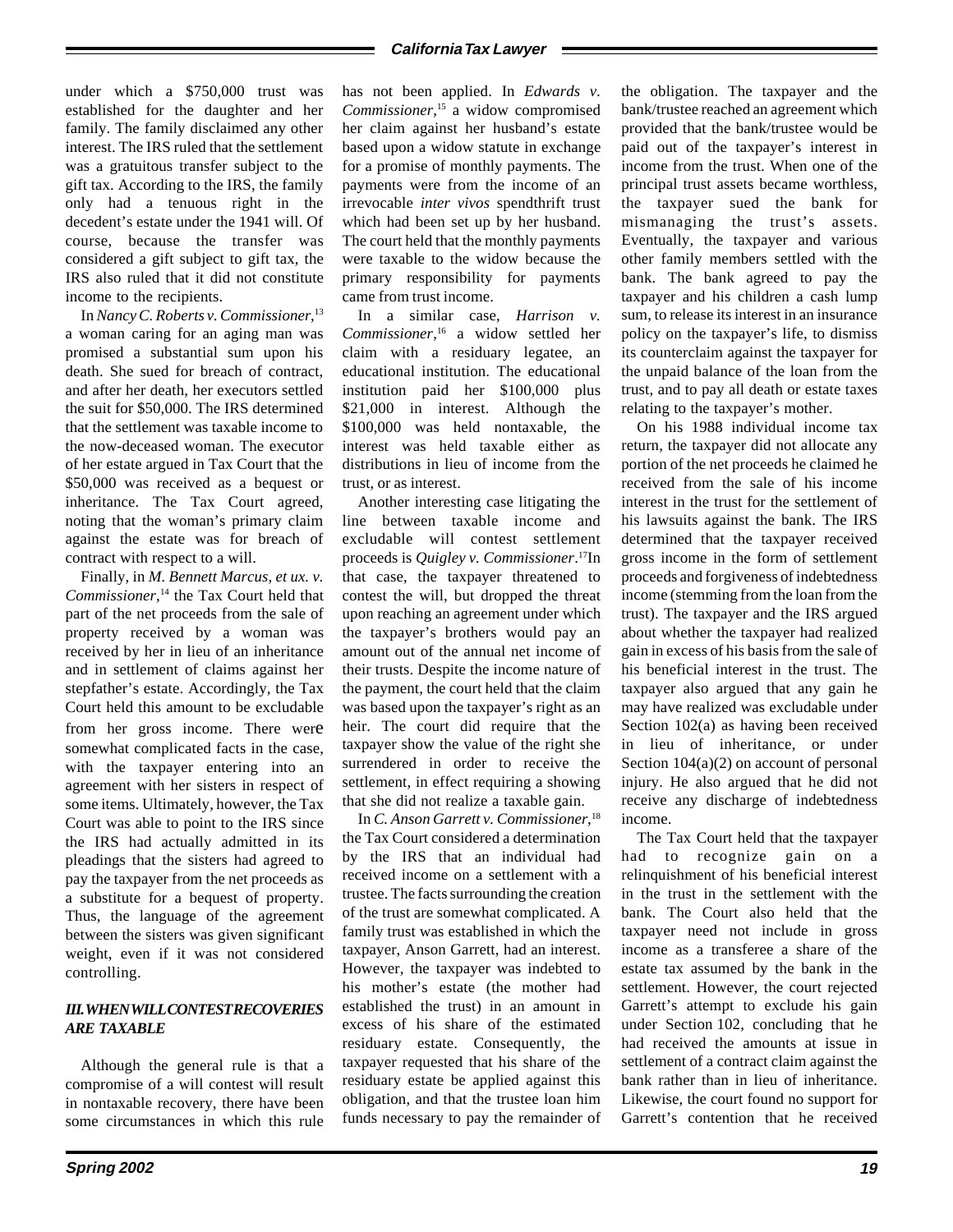amounts on account of personal injury. Finally, the Tax Court sustained the IRS' determination that Garrett received discharge of indebtedness income upon the bank's release of his liability on the loan from the trust.<sup>19</sup>

**Periodic Payments.** Where annual installments are paid under a settlement arrangement, all or a portion of the annual installments are likely to be viewed as interest income.<sup>20</sup> However, this is not always the case. Indeed, periodic payments which result from the settlement of a will contest have occasionally been held nontaxable. In *Lydia Hopkins v. Commissioner*, 21 the taxpayer agreed not to contest her father's will in exchange for payments by the taxpayer's mother of \$1,000 monthly during the mother's life and \$2,000 monthly thereafter. Despite the periodic nature of the payments, the agreement was viewed as capital, creating an indebtedness of determinable value, so that the payments could be excluded from income. Of course, favorable results such as that obtained in *Lydia Hopkins* should not be counted on.

# *IV. COMPENSATION VS. WILL CONTEST RECOVERY*

Occasionally, an amount received by a person in a will contest may be viewed as compensation income. For example, in one case a woman filed suit against the estate of her boyfriend for the value of "wifely" services she rendered to the decedent during his lifetime. The settlement amount she received was held to be in the nature of compensation, and therefore taxable, rather than in the nature of a recovery for a gift, bequest, devise or inheritance.<sup>22</sup> In *Mertz v*. *Hickey*, 23 the taxpayer and another legatee jointly contested a will, each receiving a settlement. After the settlement, the taxpayer received an additional amount from the other legatee (his co-plaintiff) representing his part of the legal fees. Although the settlement in the will contest was held nontaxable, the additional amount designed to compensate for attorney's fees was held to constitute taxable income.

#### *V. INCOME IN RESPECT OF A DECEDENT ENDNOTES*

Certain amounts received upon the death of a decedent may be classified as income in respect of a decedent under Internal Revenue Code Section 691, and therefore taxable. The same can be said for amounts received by a litigant in a will contest, if they may be traced to items that would otherwise constitute income in respect of a decedent.

The term "income in respect of a decedent" generally refers to those amounts to which a decedent was entitled as gross income, but which were not properly includable in his taxable income for the tax year ending with the date of his death, or for a previous taxable year.24 In other words, if a beneficiary receives a right to income from a decedent's estate, that income will be taxable to the recipient notwithstanding the ordinary rule that distributions from a decedent's estate are nontaxable.

The regulations under Section 691 of the Internal Revenue Code describe in detail what is meant by the term "income in respect of a decedent," and the situations to which it applies.<sup>25</sup>For example, if a widow acquires a right to receive renewal commissions on life insurance policies sold by the decedent, the commissions received by the widow would be includable in her gross income.26 The character of gross income received as income in respect of a decedent is also generally determined by reference to the character the income would have had in the hands of the decedent had the decedent received the item and been taxable on it prior to his death.27

A particular concern may be raised with respect to installment obligations. The recipient of an installment obligation upon the death of the seller is generally taxed upon receipt of the installment payments in the same manner as the deceased seller would have been taxed.<sup>28</sup> In other words, the recipient of an installment obligation from a decedent will be required to examine the manner in which the installment obligation was taxed in the hands of the decedent in order to assess the tax consequences to the recipient.

1. Robert W. Wood practices law with Robert W. Wood, P.C., 477 Pacific Avenue, Suite 300, San Francisco, California 94113,(415) 834-1800 (telephone), (415) 834-1888 (facsimile), www.robertwwood.com (website). He is a Certified Specialist in Taxation, and is the author of 28 books, including *Taxation of Damage Awards and Settlement Payments* (2d Ed. © 1998, with 2001 Supplement), published by Tax Institute at 800/852-5515; e-mail info@taxinstitute.com).

2. See *Chait v. Commissioner*, T.C. Memo. 1983-272, T.C.M. (P-H) ¶83272, 46 T.C.M. (CCH) 169 (1983).

3. See *Eisner v. Macomber*, 252 U.S. 189 (1920).

4. See *Lyeth v. Hoey*, 305 U.S. 188, 38\_2 U.S.T.C. ¶9602, 21 A.F.T.R. 986 (1938). See also *Rhodes v. Commissioner*, T.C.M. (P-H) ¶44301, 3 T.C.M. (CCH) 963 (1944).

5. See *U.S. v. Gavin,* 159 F.2d 613, 47\_1 U.S.T.C. ¶9157, 35 A.F.T.R. 829 (9th Cir. 1947). But see several earlier decisions in the contrary, including *Sterling v. Commissioner*, 93 F.2d 304, 37\_2 U.S.T.C. ¶9589, 20 A.F.T.R. 549 (2d Cir. 1937), *cert. denied,* 303 U.S. 663 (1938); and *Kearney v. Commissioner,* 31 B.T.A. 935 (1934).

6.Tax Analysts Doc. No. 2001-23731, 2001 TNT 180-20.

7. See *Parker v. U.S.*, 573 F.2d 42, 78-1 U.S.T.C. ¶9248, 41 A.F.T.R. 2d 78-888 (Ct. Cl. 1978), *cert. denied*, 439 U.S. 1046 (1978).

8. 913 F.2d 1486, 90-2 U.S. Tax Cas. (CCH) ¶50502, 66 A.F.T.R.2d (P-H) ¶90- 5517 (9th Cir. 1990).

9. See I.R.C. §102(b)(2).

10.T.C. Memo. P 92021, T.C. Memo. 1992-21, 63 T.C.M. (CCH) 1776 (1992).